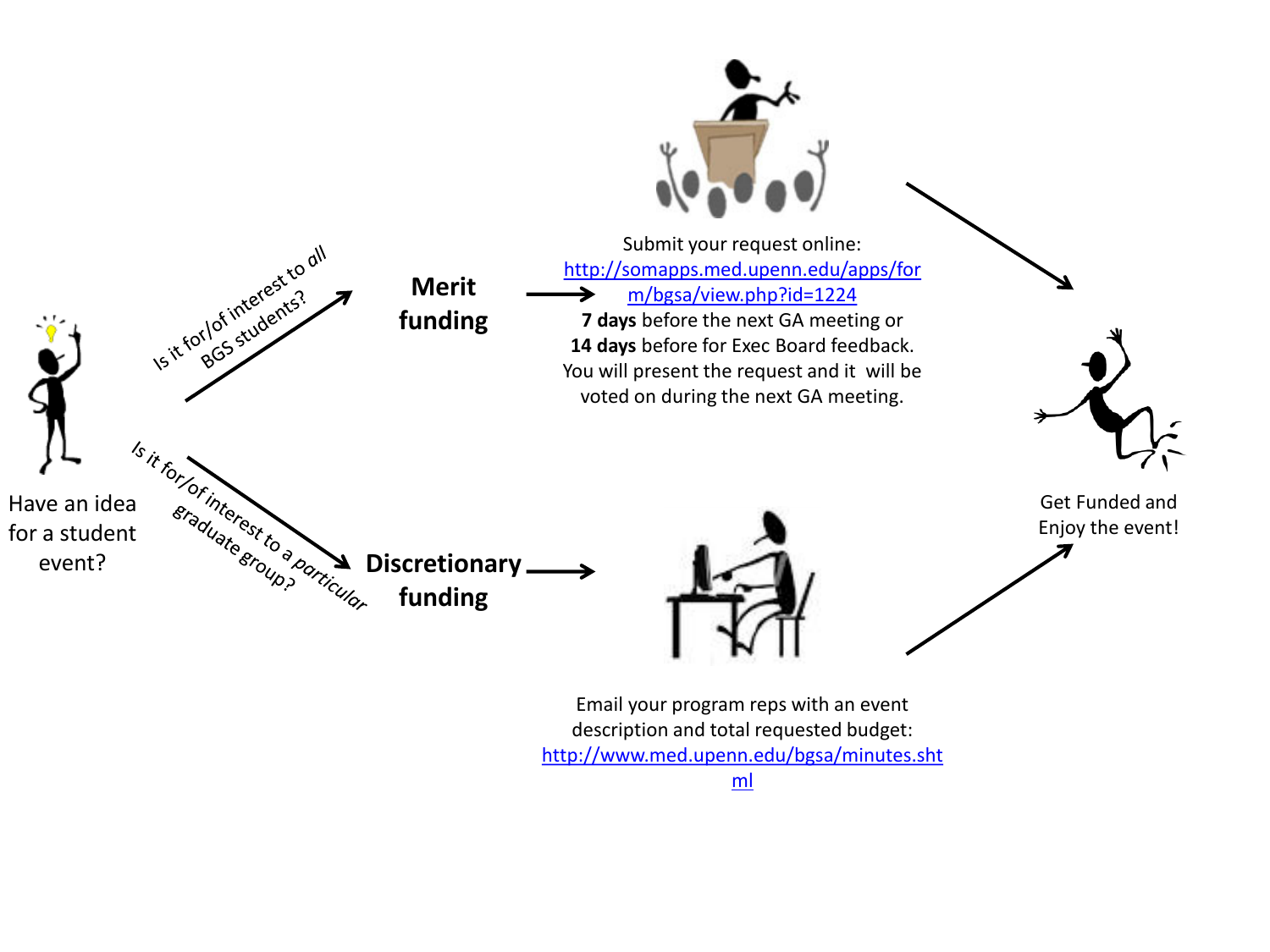

#### **Purchase Order**

- $\Box$  Quote from vendor (sales tax-exempt)
- □ [Funding Request Form](http://www.med.upenn.edu/bgsa/documents/FundingRequestForm.doc) (signed by BGSA FC)
- $\Box$  Submit PO# to vendor
- $\Box$  Itemized receipt from event
- □ [Sign-](http://www.med.upenn,edu/bgsa/FundingHome.shtml)[in sheet](http://www.med.upenn.edu/bgsa/documents/BGSASignInSheet.pdf) from event
- □ Deliver receipt and sign-in sheet to BGSA FC

### **Reimbursement**

- $\Box$  Itemized receipt(s) (sales tax-exempt)
- □ [Sign-in sheet](http://www.med.upenn.edu/bgsa/documents/BGSASignInSheet.pdf) from event
- □ [Funding Request Form](http://www.med.upenn.edu/bgsa/documents/FundingRequestForm.doc) (signed by BGSA FC)
- □ [Statement](http://www.med.upenn.edu/bgsa/documents/StatementofBusinessForm.doc) [of Business Form](http://www.med.upenn.edu/bgsa/documents/StatementofBusinessForm.doc)
- □ [Submit all information through Concur](https://www.concursolutions.com/portal.asp)

**BGSA Finance Chair: [bgsa.finance@gmail.com](mailto:bgsa.finance@gmail.com?subject=Quote and Funding Request Form submission)**

**BGSA forms: <http://www.med.upenn.edu/bgsa/FundingHome.shtml>**

**UPenn Approved caterers:<http://www.purchasing.upenn.edu/buyinfo/suppliers/caterers.php>**

**UPenn Approved suppliers: [http://www.purchasing.upenn.edu/buyinfo/suppliers/ben\\_suppliers.php](http://www.purchasing.upenn.edu/buyinfo/suppliers/ben_suppliers.php)**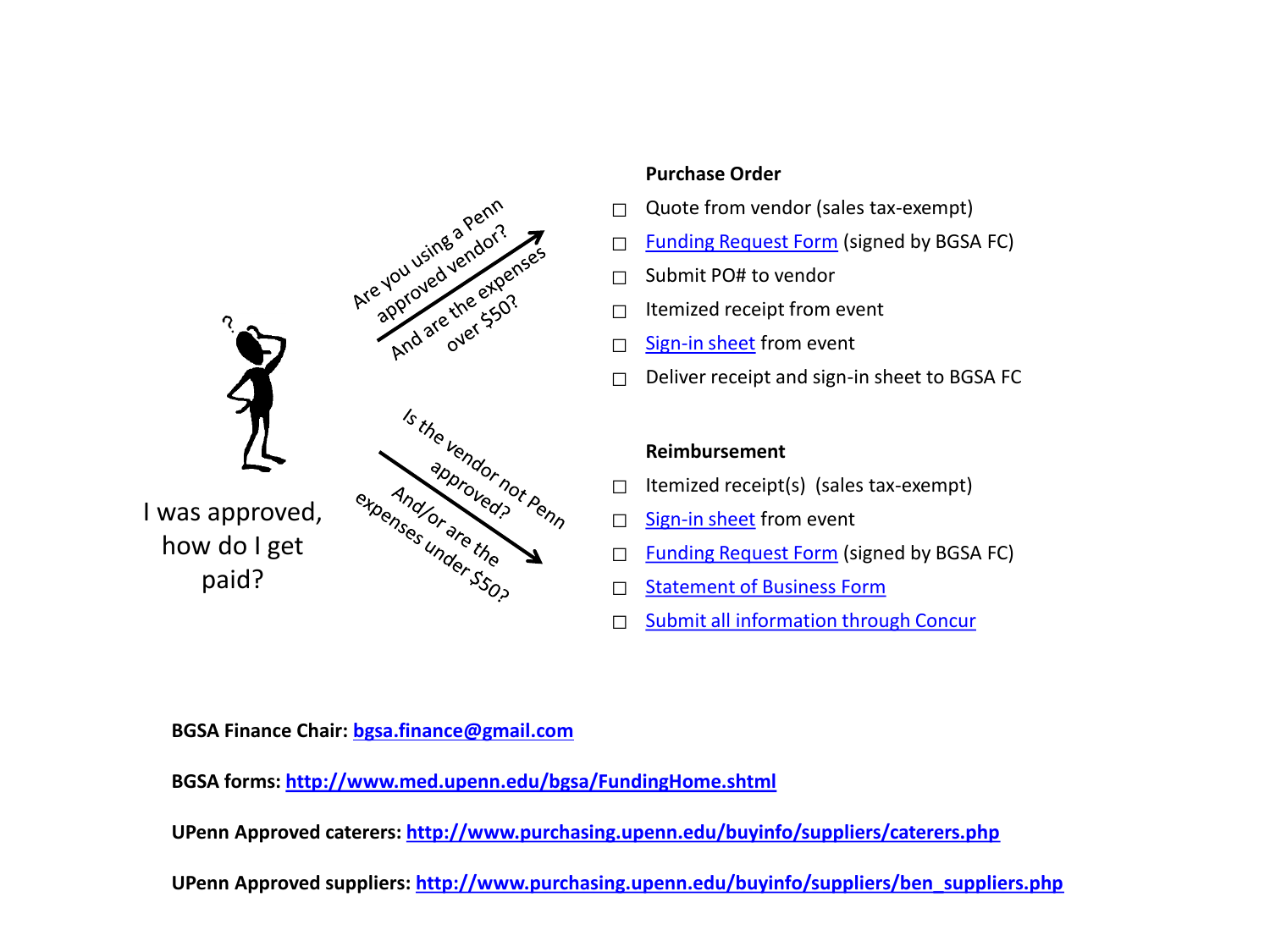## **Purchase order**



- Call your vendor and get a **written quote**.
- Tell them the quote is for a UPenn student event.
- It is **exempt from sales tax**
- but *not* exempt from **alcohol** tax.



- Email the **quote** and a **[Funding](http://www.med.upenn.edu/bgsa/documents/FundingRequestForm.doc)  [Request Form](http://www.med.upenn.edu/bgsa/documents/FundingRequestForm.doc)** to the BGSA Finance Chair:
	- [bgsa.finance@gmail.com](mailto:bgsa.finance@gmail.com?subject=Quote and Funding Request Form submission)
- At least **7 days before** your event (no exceptions!).
- Electronic images of signatures are acceptable





During the event save:

- all **itemized receipts**
- **[Sign-in sheet](http://www.med.upenn.edu/bgsa/documents/BGSASignInSheet.pdf)** (with names, program and email addresses). After the event, deliver these forms to the BGSA Finance Chair.

BGSA Finance chair will respond with:

- Signed Funding Request Form
- PO number.

Give the PO# to your vendors.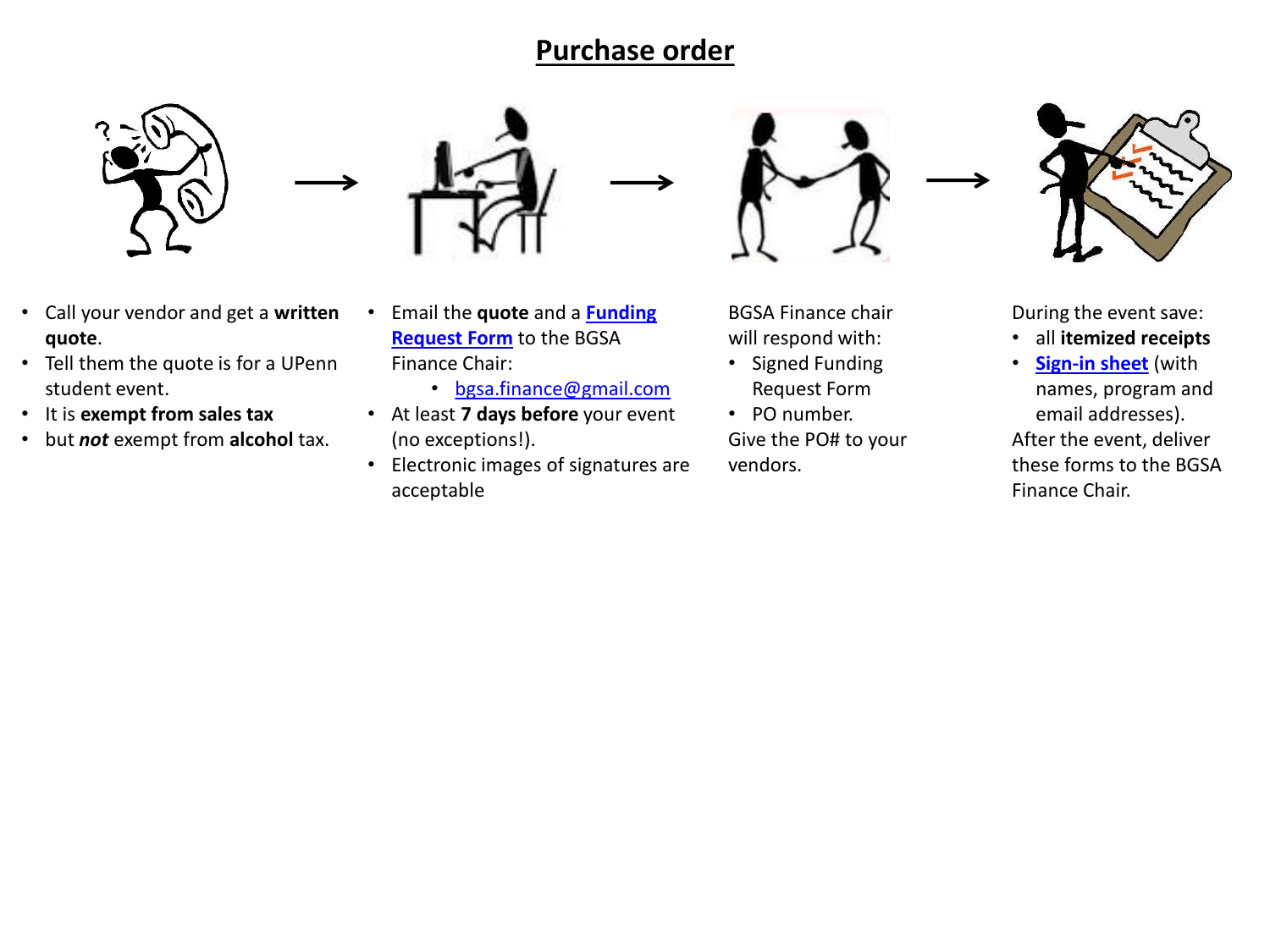### **Reimbursement**